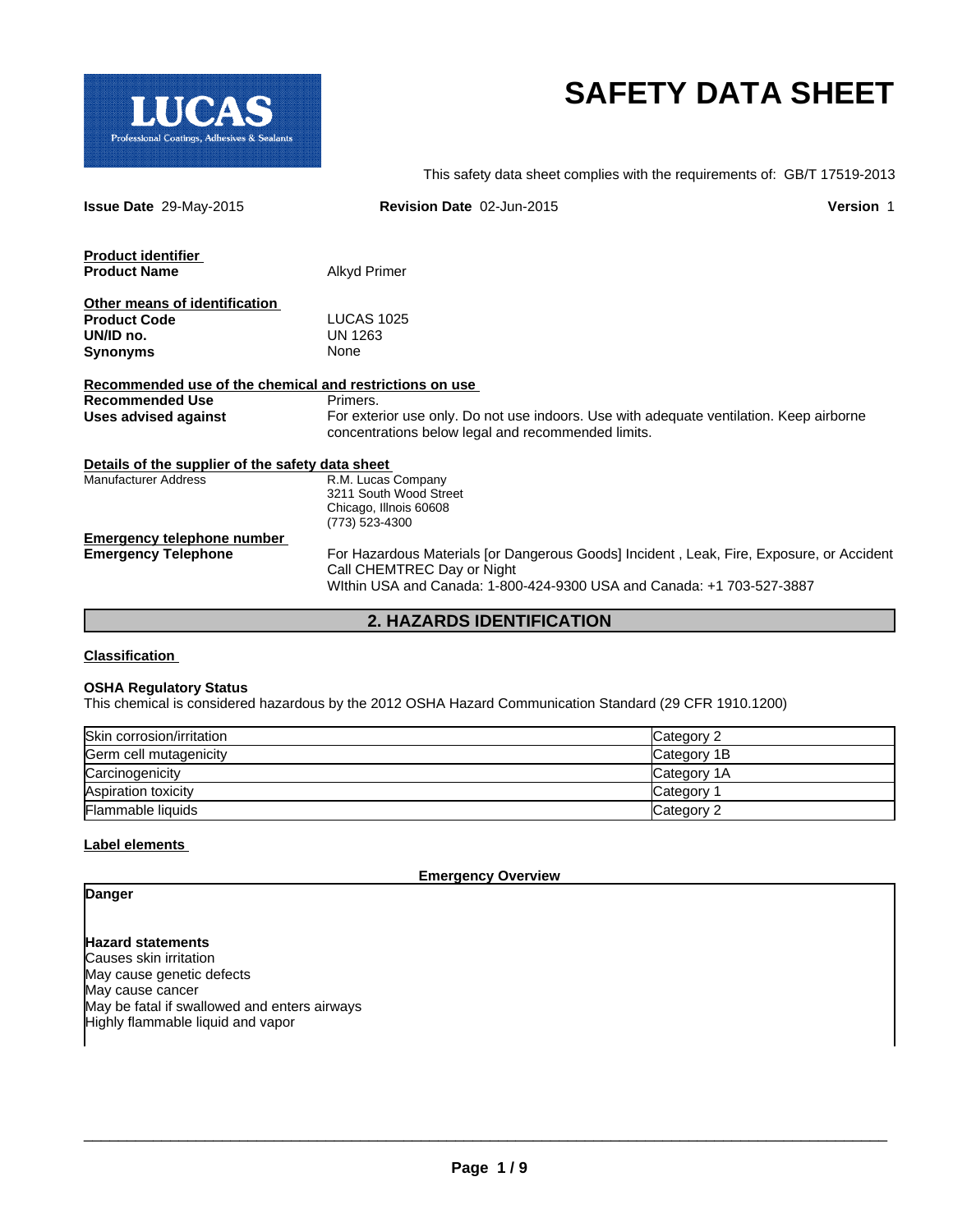

 $\overline{\phantom{a}}$  ,  $\overline{\phantom{a}}$  ,  $\overline{\phantom{a}}$  ,  $\overline{\phantom{a}}$  ,  $\overline{\phantom{a}}$  ,  $\overline{\phantom{a}}$  ,  $\overline{\phantom{a}}$  ,  $\overline{\phantom{a}}$  ,  $\overline{\phantom{a}}$  ,  $\overline{\phantom{a}}$  ,  $\overline{\phantom{a}}$  ,  $\overline{\phantom{a}}$  ,  $\overline{\phantom{a}}$  ,  $\overline{\phantom{a}}$  ,  $\overline{\phantom{a}}$  ,  $\overline{\phantom{a}}$ 

### **Precautionary Statements - Prevention**

Obtain special instructions before use Do not handle until all safety precautions have been read and understood Use personal protective equipment as required Wash face, hands and any exposed skin thoroughly after handling Keep away from heat/sparks/open flames/hot surfaces. - No smoking Keep container tightly closed when product is not in use. Ground/bond container and receiving equipment Use explosion-proof electrical/ventilating/lighting/equipment Use only non-sparking tools Take precautionary measures against static discharge

### **Precautionary Statements - Response**

IF exposed or concerned: Get medical advice/attention Specific treatment (see first aid information on this label) If skin irritation occurs: Get medical advice/attention IF ON SKIN (or hair): Remove/Take off immediately all contaminated clothing. Rinse skin with water/shower Wash contaminated clothing before reuse IF SWALLOWED: Immediately call a POISON CENTER or doctor/physician Do NOT induce vomiting In case of fire: Use CO2, dry chemical, or foam for extinction

### **Precautionary Statements - Storage**

Store locked up Store in a well-ventilated place. Keep cool

#### **Precautionary Statements - Disposal**

Dispose of contents/container to an approved waste disposal plant

#### **Hazards not otherwise classified (HNOC)**

Not applicable

#### **Other Information**

• May be harmful if swallowed

### • May be harmful in contact with skin

• Very toxic to aquatic life with long lasting effects

• Very toxic to aquatic life

Unknown acute toxicity 38% of the mixture consists of ingredient(s) of unknown toxicity

### **3. COMPOSITION/INFORMATION ON INGREDIENTS**

#### **Substance**

| <b>Chemical Name</b>        | CAS No.    | Weight-%    | <b>Trade Secret</b> |
|-----------------------------|------------|-------------|---------------------|
| VM & P Naphtha              | 8032-32-4  | $20 - 30\%$ |                     |
| Zinc                        | 7440-66-6  | $10 - 20%$  |                     |
| Xylene, mixed isomers, pure | 1330-20-7  | $10 - 20%$  |                     |
| Silica, quartz              | 14808-60-7 | $0 - 10\%$  |                     |

### **4. FIRST AID MEASURES**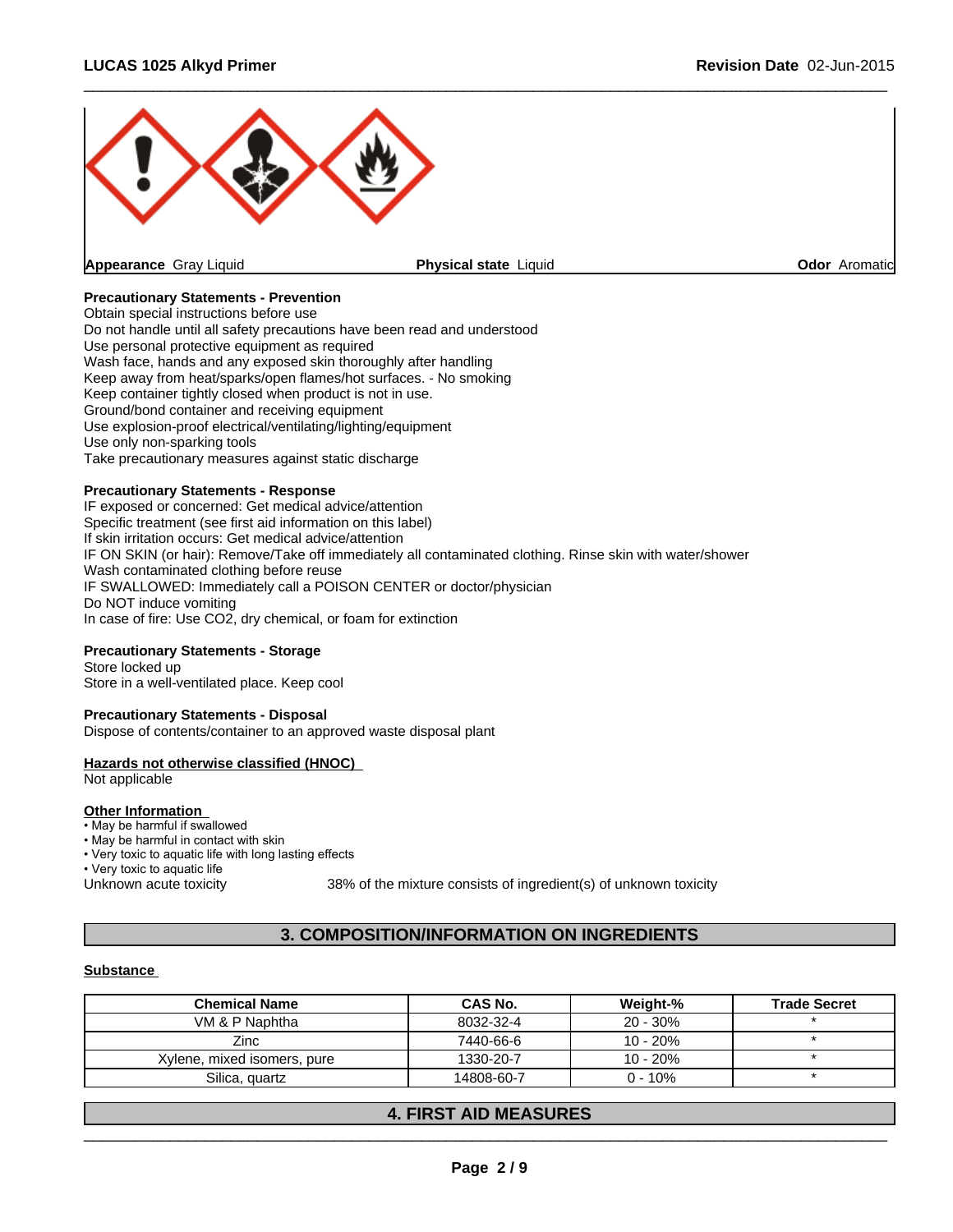### **Description of first aid measures**

| Note to physicians<br>Treat symptomatically.                                                                                           |  |
|----------------------------------------------------------------------------------------------------------------------------------------|--|
| Indication of any immediate medical attention and special treatment needed                                                             |  |
| <b>Symptoms</b><br>No information available.                                                                                           |  |
| Most important symptoms and effects, both acute and delayed                                                                            |  |
| Ingestion<br>Clean mouth with water and drink afterwards plenty of water.                                                              |  |
| Remove to fresh air.<br><b>Inhalation</b>                                                                                              |  |
| <b>Skin contact</b><br>Wash skin with soap and water.                                                                                  |  |
| Eye contact<br>Rinse thoroughly with plenty of water for at least 15 minutes, lifting lower and upper eyelids.<br>Consult a physician. |  |

 $\overline{\phantom{a}}$  ,  $\overline{\phantom{a}}$  ,  $\overline{\phantom{a}}$  ,  $\overline{\phantom{a}}$  ,  $\overline{\phantom{a}}$  ,  $\overline{\phantom{a}}$  ,  $\overline{\phantom{a}}$  ,  $\overline{\phantom{a}}$  ,  $\overline{\phantom{a}}$  ,  $\overline{\phantom{a}}$  ,  $\overline{\phantom{a}}$  ,  $\overline{\phantom{a}}$  ,  $\overline{\phantom{a}}$  ,  $\overline{\phantom{a}}$  ,  $\overline{\phantom{a}}$  ,  $\overline{\phantom{a}}$ 

#### **Suitable extinguishing media**

Use extinguishing measures that are appropriate to local circumstances and the surrounding environment.

**Unsuitable extinguishing media** Caution: Use of water spray when fighting fire may be inefficient.

### **Specific hazards arising from the chemical**

No information available.

**Explosion data Sensitivity to Mechanical Impact** None. **Sensitivity to Static Discharge** None.

### **Protective equipment and precautions for firefighters**

As in any fire, wear self-contained breathing apparatus pressure-demand, MSHA/NIOSH (approved or equivalent) and full protective gear.

### **6. ACCIDENTAL RELEASE MEASURES**

### **Personal precautions, protective equipment and emergency procedures**

| <b>Personal precautions</b>                          | Ensure adequate ventilation, especially in confined areas.                                                                                                                   |
|------------------------------------------------------|------------------------------------------------------------------------------------------------------------------------------------------------------------------------------|
| <b>Environmental precautions</b>                     |                                                                                                                                                                              |
| <b>Environmental precautions</b>                     | See Section 12 for additional ecological information.                                                                                                                        |
| Methods and material for containment and cleaning up |                                                                                                                                                                              |
| <b>Methods for containment</b>                       | Prevent further leakage or spillage if safe to do so.                                                                                                                        |
| Methods for cleaning up                              | Pick up the absorbed material (described just above) and transfer to properly labeled<br>containers for disposal according to local / national regulations (see Section 13). |

### **7. HANDLING AND STORAGE**

#### **Precautions for safe handling**

**Advice on safe handling** Handle in accordance with good industrial hygiene and safety practice.

### **Conditions for safe storage, including any incompatibilities**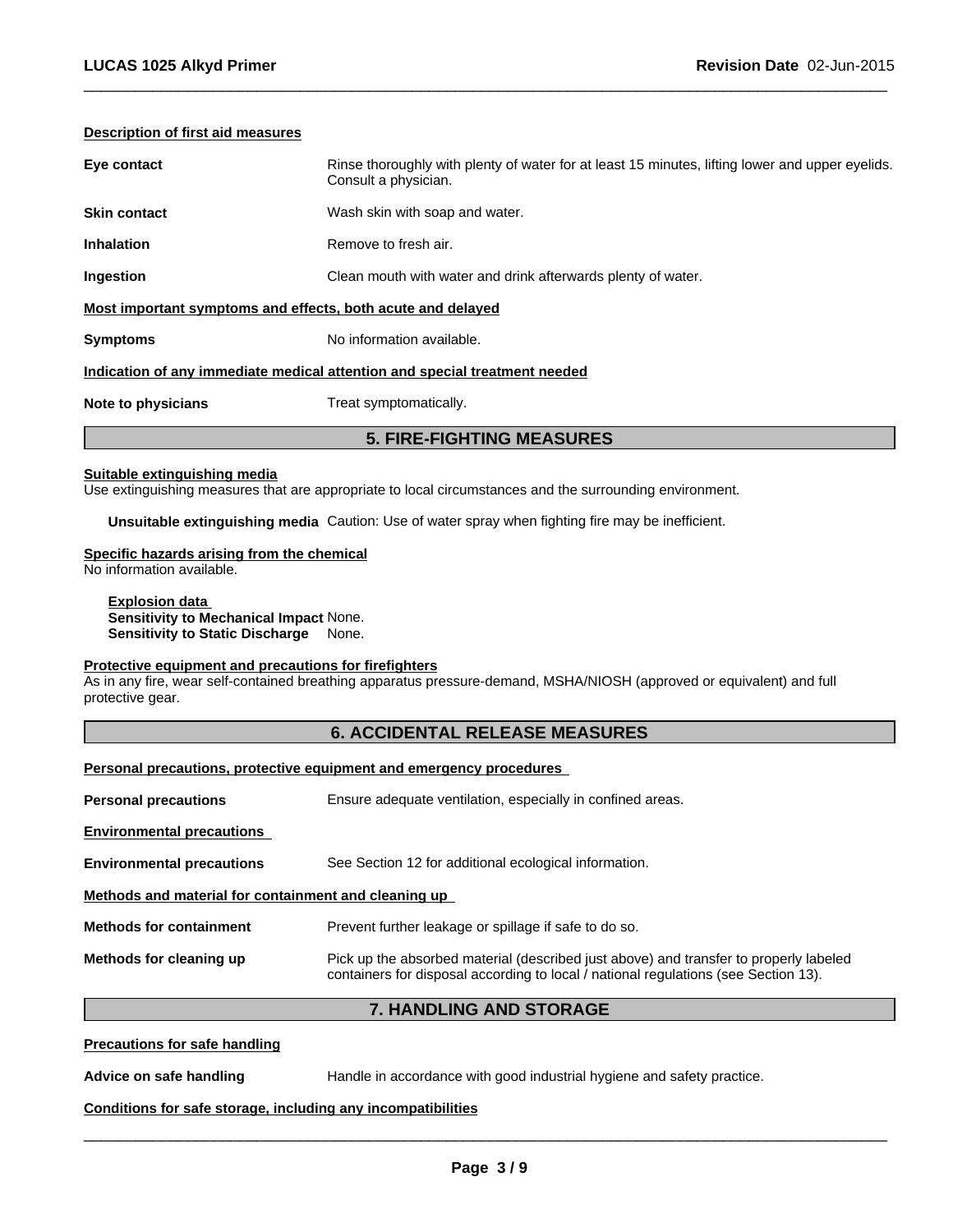**Storage Conditions** Keep container tightly closed in a dry and well-ventilated place. Store in a dry place away from excessive heat, in original or similar waterproof containers. Keep away from heat, sparks, flame and other sources of ignition.

 $\overline{\phantom{a}}$  ,  $\overline{\phantom{a}}$  ,  $\overline{\phantom{a}}$  ,  $\overline{\phantom{a}}$  ,  $\overline{\phantom{a}}$  ,  $\overline{\phantom{a}}$  ,  $\overline{\phantom{a}}$  ,  $\overline{\phantom{a}}$  ,  $\overline{\phantom{a}}$  ,  $\overline{\phantom{a}}$  ,  $\overline{\phantom{a}}$  ,  $\overline{\phantom{a}}$  ,  $\overline{\phantom{a}}$  ,  $\overline{\phantom{a}}$  ,  $\overline{\phantom{a}}$  ,  $\overline{\phantom{a}}$ 

**Incompatible materials** Acids. Bases.

### **8. EXPOSURE CONTROLS/PERSONAL PROTECTION**

### **Control parameters**

| <b>Exposure Guidelines</b> |
|----------------------------|
|----------------------------|

| <b>Chemical Name</b>        | <b>ACGIH TLV</b>                          | <b>OSHA PEL</b>                            | <b>NIOSH IDLH</b>                              |
|-----------------------------|-------------------------------------------|--------------------------------------------|------------------------------------------------|
| VM & P Naphtha              |                                           | (vacated) TWA: 300 ppm                     | Ceiling: $1800 \text{ mg/m}^3$ 15 min          |
| 8032-32-4                   |                                           | (vacated) TWA: 1350 mg/m <sup>3</sup>      | TWA: 350 mg/m <sup>3</sup>                     |
|                             |                                           | (vacated) STEL: 400 ppm                    |                                                |
|                             |                                           | (vacated) STEL: 1800 mg/m <sup>3</sup>     |                                                |
| Xylene, mixed isomers, pure | STEL: 150 ppm                             | <b>TWA: 100 ppm</b>                        |                                                |
| 1330-20-7                   | <b>TWA: 100 ppm</b>                       | TWA: $435 \text{ mg/m}^3$                  |                                                |
|                             |                                           | (vacated) TWA: 100 ppm                     |                                                |
|                             |                                           | (vacated) TWA: 435 mg/m <sup>3</sup>       |                                                |
|                             |                                           | (vacated) STEL: 150 ppm                    |                                                |
|                             |                                           | (vacated) STEL: 655 mg/m <sup>3</sup>      |                                                |
| Silica, quartz              | TWA: $0.025$ mg/m <sup>3</sup> respirable | (vacated) TWA: 0.1 mg/m <sup>3</sup>       | IDLH: 50 mg/m <sup>3</sup> respirable dust     |
| 14808-60-7                  | fraction                                  | respirable dust                            | TWA: 0.05 mg/m <sup>3</sup><br>respirable dust |
|                             |                                           | : $(30)/(%SiO2 + 2)$ mg/m <sup>3</sup> TWA |                                                |
|                             |                                           | total dust                                 |                                                |
|                             |                                           | : $(250)/(%SiO2 + 5)$ mppcf TWA            |                                                |
|                             |                                           | respirable fraction                        |                                                |
|                             |                                           | : $(10)/(%SiO2 + 2)$ mg/m <sup>3</sup> TWA |                                                |
|                             |                                           | respirable fraction                        |                                                |

### **Appropriate engineering controls**

| <b>Engineering Controls</b> | Showers              |  |
|-----------------------------|----------------------|--|
|                             | Eyewash stations     |  |
|                             | Ventilation systems. |  |
|                             |                      |  |

### **Individual protection measures, such as personal protective equipment**

| <b>Eye/face protection</b>            | No special technical protective measures are necessary.                                                                       |
|---------------------------------------|-------------------------------------------------------------------------------------------------------------------------------|
| Skin and body protection              | No special technical protective measures are necessary.                                                                       |
| <b>Respiratory protection</b>         | If exposure limits are exceeded or irritation is experienced, a NIOSH/MSHA approved<br>respiratory protection should be worn. |
| <b>General Hygiene Considerations</b> | Handle in accordance with good industrial hygiene and safety practice.                                                        |

### **9. PHYSICAL AND CHEMICAL PROPERTIES**

### **Information on basic physical and chemical properties**

| <b>Physical state</b><br>Appearance<br>Color                                                  | Liauid<br>Gray Liquid<br>Grey                                            | Odor<br>Odor threshold | Aromatic<br>No information available |
|-----------------------------------------------------------------------------------------------|--------------------------------------------------------------------------|------------------------|--------------------------------------|
| <b>Property</b><br>рH<br><b>Melting point/freezing point</b><br>Boiling point / boiling range | Values<br>No information available<br>No information available<br>122 °C | Remarks • Method       |                                      |
| <b>Flash point</b><br><b>Evaporation rate</b><br>Flammability (solid, gas)                    | > 13 °C / > 56 °F<br>Slower than Ether<br>No information available       | Tag Closed Cup         |                                      |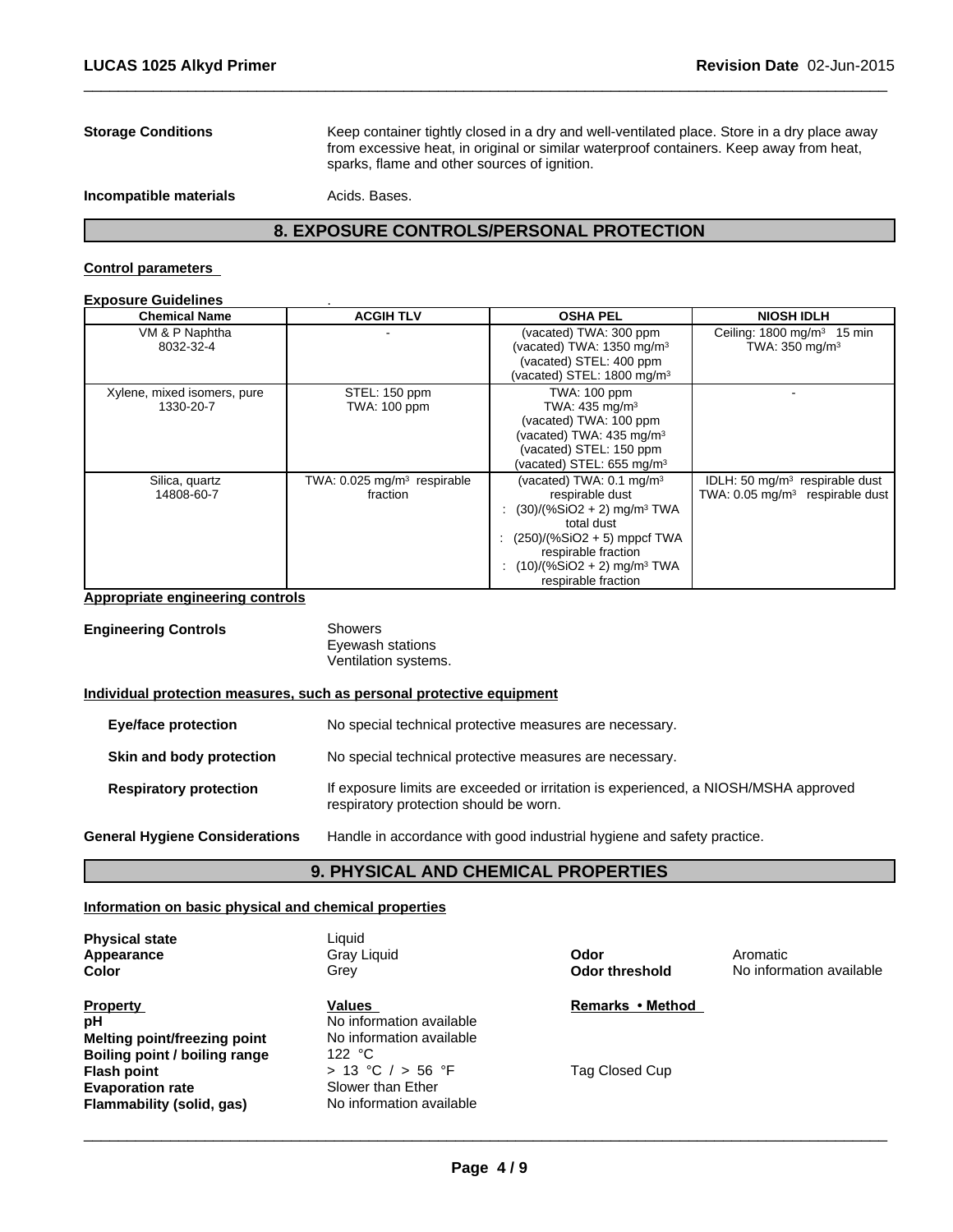| Flammability Limit in Air        |                          | For exter |
|----------------------------------|--------------------------|-----------|
| Upper flammability limit:        | 7%                       |           |
| Lower flammability limit:        | .9%                      |           |
| Vapor pressure                   | 5.2                      | @ 20 °C   |
| Vapor density                    | Heavier than Air         |           |
| <b>Specific Gravity</b>          | 1.4                      |           |
| Water solubility                 | Immiscible in water      |           |
| Solubility in other solvents     | No information available | Soluble i |
| <b>Partition coefficient</b>     | No information available |           |
| <b>Autoignition temperature</b>  | No information available |           |
| <b>Decomposition temperature</b> | No information available |           |
| Kinematic viscosity              | No information available |           |
| <b>Dynamic viscosity</b>         | No information available |           |
| <b>Explosive properties</b>      | No information available |           |
| <b>Oxidizing properties</b>      | No information available |           |
| <b>Other Information</b>         |                          |           |
| Softening point                  | No information available |           |
| Molecular weight                 | No information available |           |
| VOC Content (%)                  | Less than $375$ g/l.     |           |
| Density                          | No information available |           |
| Bulk density                     | No information available |           |

For exterior use only. Do not use indoors.

 $\overline{\phantom{a}}$  ,  $\overline{\phantom{a}}$  ,  $\overline{\phantom{a}}$  ,  $\overline{\phantom{a}}$  ,  $\overline{\phantom{a}}$  ,  $\overline{\phantom{a}}$  ,  $\overline{\phantom{a}}$  ,  $\overline{\phantom{a}}$  ,  $\overline{\phantom{a}}$  ,  $\overline{\phantom{a}}$  ,  $\overline{\phantom{a}}$  ,  $\overline{\phantom{a}}$  ,  $\overline{\phantom{a}}$  ,  $\overline{\phantom{a}}$  ,  $\overline{\phantom{a}}$  ,  $\overline{\phantom{a}}$ 

Soluble in aromatic and aliphatic solvents.

### **10. STABILITY AND REACTIVITY**

## **Reactivity**

No data available.

#### **Chemical stability**

Stable under recommended storage conditions. **Possibility of Hazardous Reactions** None under normal processing. **Conditions to avoid** Extremes of temperature and direct sunlight. **Incompatible materials** Acids. Bases. **Hazardous Decomposition Products** None known based on information supplied.

### **11. TOXICOLOGICAL INFORMATION**

### **Information on likely routes of exposure**

| <b>Product Information</b>                                                                               | No data available.       |                    |                        |  |
|----------------------------------------------------------------------------------------------------------|--------------------------|--------------------|------------------------|--|
| Inhalation of process vapors may cause respiratory irritation. Toxic by inhalation.<br><b>Inhalation</b> |                          |                    |                        |  |
| Eye contact                                                                                              | Avoid contact with eyes. | No data available. |                        |  |
| <b>Skin contact</b>                                                                                      |                          |                    |                        |  |
| Ingestion                                                                                                | No data available.       |                    |                        |  |
| Chemical Name                                                                                            | Oral LD50                | Dermal LD50        | <b>Inhalation LC50</b> |  |
| VM & P Naphtha<br>8032-32-4                                                                              |                          |                    | $= 3400$ ppm (Rat) 4 h |  |

| 18032-32-4                               |                      |                       |  |
|------------------------------------------|----------------------|-----------------------|--|
| Xylene, mixed isomers, pure<br>1330-20-7 | $= 4300$ mg/kg (Rat) | = 47635 mg/L (Rat)4 h |  |
| Silica, quartz<br>14808-60-7             | $=$ 500 mg/kg (Rat)  |                       |  |
|                                          |                      |                       |  |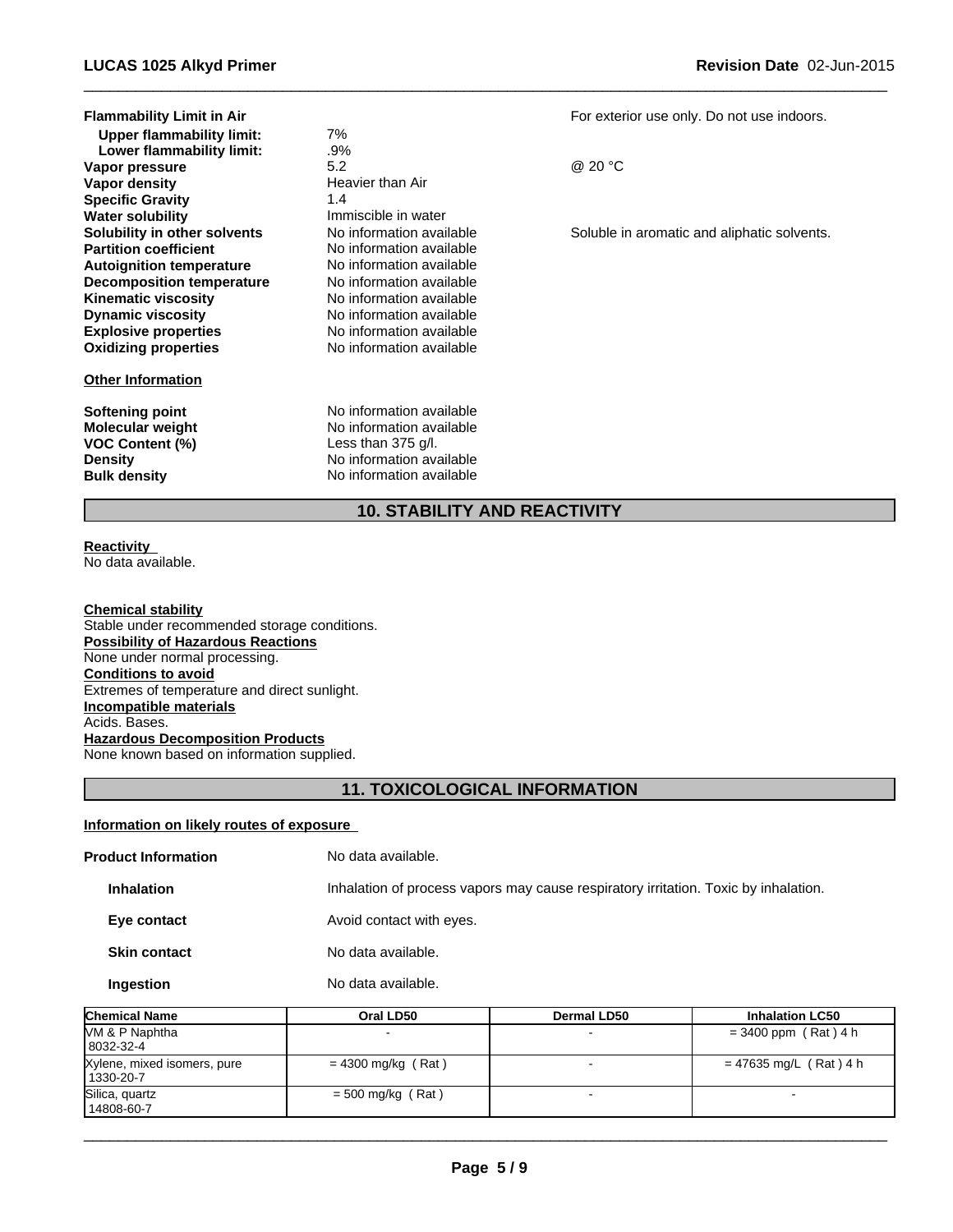### **Information on toxicological effects**

**Symptoms** No information available.

### **Delayed and immediate effects as well as chronic effects from short and long-term exposure**

| <b>Sensitization</b><br>Germ cell mutagenicity<br>Carcinogenicity |              | No information available.<br>No information available.<br>The table below indicates whether each agency (ACGIH, IARC, NTP, or OSHA) has listed<br>any ingredient as a carcinogen. |            |             |  |  |
|-------------------------------------------------------------------|--------------|-----------------------------------------------------------------------------------------------------------------------------------------------------------------------------------|------------|-------------|--|--|
| <b>Chemical Name</b>                                              | <b>ACGIH</b> | <b>IARC</b>                                                                                                                                                                       | <b>NTP</b> | <b>OSHA</b> |  |  |
| Xylene, mixed isomers, pure<br>1330-20-7                          |              | Group 3                                                                                                                                                                           |            |             |  |  |
| Silica, quartz<br>14808-60-7                                      | A2           | Group 1                                                                                                                                                                           | Known      |             |  |  |
| <b>Reproductive toxicity</b><br><b>STOT - single exposure</b>     |              | No information available.<br>No information available.                                                                                                                            |            |             |  |  |
| <b>STOT - repeated exposure</b><br><b>Aspiration hazard</b>       |              | No information available.<br>No information available.                                                                                                                            |            |             |  |  |

 $\overline{\phantom{a}}$  ,  $\overline{\phantom{a}}$  ,  $\overline{\phantom{a}}$  ,  $\overline{\phantom{a}}$  ,  $\overline{\phantom{a}}$  ,  $\overline{\phantom{a}}$  ,  $\overline{\phantom{a}}$  ,  $\overline{\phantom{a}}$  ,  $\overline{\phantom{a}}$  ,  $\overline{\phantom{a}}$  ,  $\overline{\phantom{a}}$  ,  $\overline{\phantom{a}}$  ,  $\overline{\phantom{a}}$  ,  $\overline{\phantom{a}}$  ,  $\overline{\phantom{a}}$  ,  $\overline{\phantom{a}}$ 

### **Numerical measures of toxicity - Product Information**

**The following values are calculated based on chapter 3.1 of the GHS document** For exterior use only. Do not use indoors.

| <b>ATEmix (oral)</b>          | 3.220.00 |
|-------------------------------|----------|
| <b>ATEmix (dermal)</b>        | 4.871.00 |
| ATEmix (inhalation-dust/mist) | 6.64     |

### **12. ECOLOGICAL INFORMATION**

#### **Ecotoxicity**

46 % of the mixture consists of components(s) of unknown hazards to the aquatic environment

| <b>Chemical Name</b>        | Algae/aquatic plants                | <b>Fish</b>                        | Crustacea                         |
|-----------------------------|-------------------------------------|------------------------------------|-----------------------------------|
| VM & P Naphtha              | 4700: 72 h Pseudokirchneriella      |                                    |                                   |
| 8032-32-4                   | subcapitata mg/L EC50               |                                    |                                   |
| Zinc                        | $0.11 - 0.271$ : 96 h               | 2.16 - 3.05: 96 h Pimephales       | 0.139 - 0.908: 48 h Daphnia magna |
| 7440-66-6                   | Pseudokirchneriella subcapitata     | promelas mg/L LC50 flow-through    | mg/L EC50 Static                  |
|                             | mg/L EC50 static 0.09 - 0.125: 72 h | 0.211 - 0.269: 96 h Pimephales     |                                   |
|                             | Pseudokirchneriella subcapitata     | promelas mg/L LC50 semi-static     |                                   |
|                             | mg/L EC50 static                    | 2.66: 96 h Pimephales promelas     |                                   |
|                             |                                     | mg/L LC50 static 30: 96 h Cyprinus |                                   |
|                             |                                     | carpio mg/L LC50 0.45: 96 h        |                                   |
|                             |                                     | Cyprinus carpio mg/L LC50          |                                   |
|                             |                                     | semi-static 7.8: 96 h Cyprinus     |                                   |
|                             |                                     | carpio mg/L LC50 static 3.5: 96 h  |                                   |
|                             |                                     | Lepomis macrochirus mg/L LC50      |                                   |
|                             |                                     | static 0.24: 96 h Oncorhynchus     |                                   |
|                             |                                     | mykiss mg/L LC50 flow-through      |                                   |
|                             |                                     | 0.59: 96 h Oncorhynchus mykiss     |                                   |
|                             |                                     | mg/L LC50 semi-static 0.41: 96 h   |                                   |
|                             |                                     | Oncorhynchus mykiss mg/L LC50      |                                   |
|                             |                                     | static                             |                                   |
| Xylene, mixed isomers, pure |                                     | 13.4: 96 h Pimephales promelas     | 3.82: 48 h water flea mg/L EC50   |
| 1330-20-7                   |                                     | mg/L LC50 flow-through 2.661 -     | 0.6: 48 h Gammarus lacustris mg/L |
|                             |                                     | 4.093: 96 h Oncorhynchus mykiss    | <b>LC50</b>                       |
|                             |                                     | mg/L LC50 static 13.5 - 17.3: 96 h |                                   |
|                             |                                     | Oncorhynchus mykiss mg/L LC50      |                                   |
|                             |                                     | 13.1 - 16.5: 96 h Lepomis          |                                   |
|                             |                                     | macrochirus mg/L LC50              |                                   |
|                             |                                     | flow-through 19: 96 h Lepomis      |                                   |
|                             |                                     | macrochirus mg/L LC50 7.711 -      |                                   |
|                             |                                     | 9.591: 96 h Lepomis macrochirus    |                                   |
|                             |                                     | mg/L LC50 static 23.53 - 29.97: 96 |                                   |
|                             |                                     | h Pimephales promelas mg/L LC50    |                                   |

 $\overline{\phantom{a}}$  , and the contribution of the contribution of the contribution of the contribution of the contribution of the contribution of the contribution of the contribution of the contribution of the contribution of the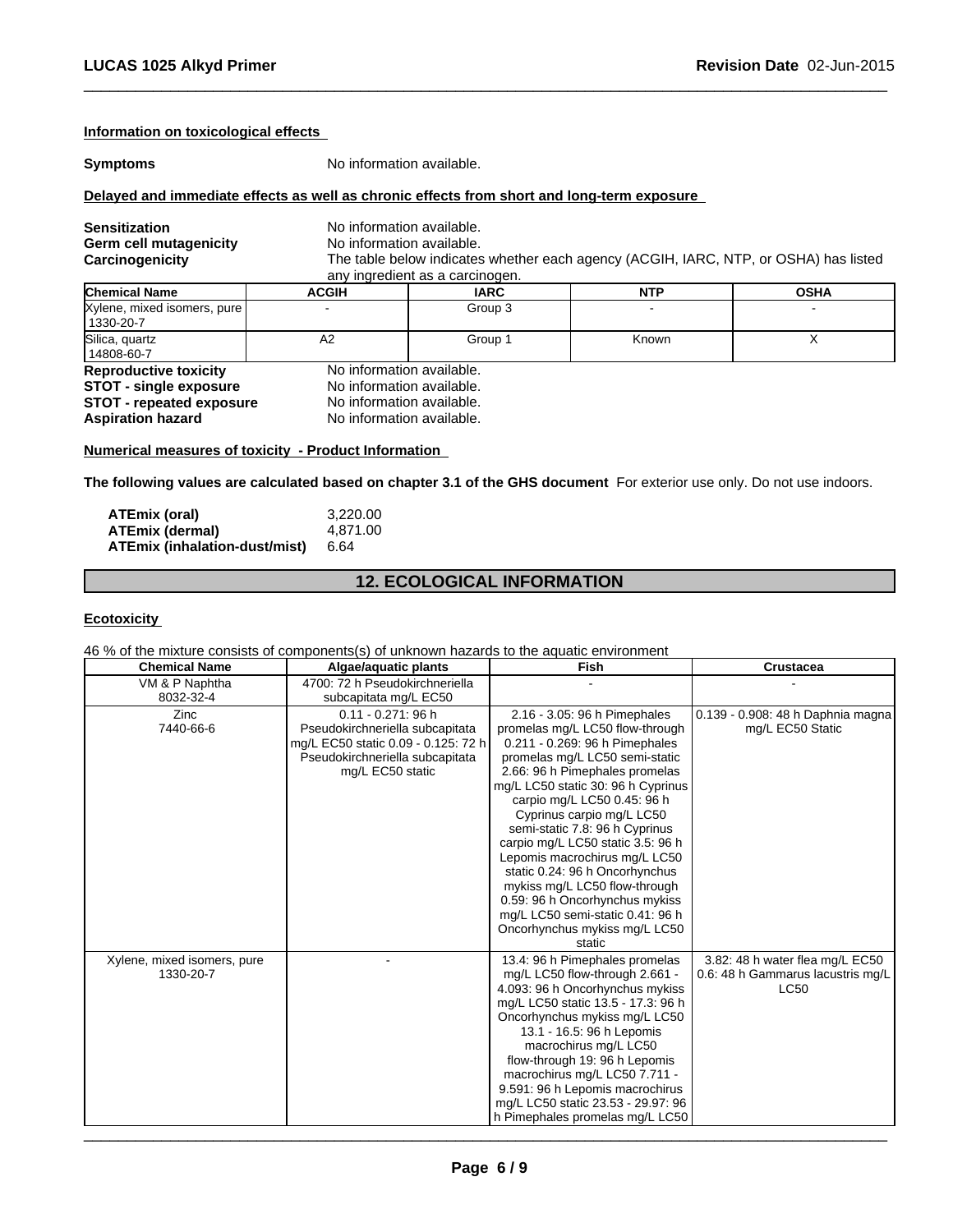| static 780: 96 h Cyprinus carpio     |  |
|--------------------------------------|--|
| mg/L LC50 semi-static 780: 96 h      |  |
| Cyprinus carpio mg/L LC50 30.26 -    |  |
| 40.75: 96 h Poecilia reticulata mg/L |  |
| LC50 static                          |  |

 $\overline{\phantom{a}}$  ,  $\overline{\phantom{a}}$  ,  $\overline{\phantom{a}}$  ,  $\overline{\phantom{a}}$  ,  $\overline{\phantom{a}}$  ,  $\overline{\phantom{a}}$  ,  $\overline{\phantom{a}}$  ,  $\overline{\phantom{a}}$  ,  $\overline{\phantom{a}}$  ,  $\overline{\phantom{a}}$  ,  $\overline{\phantom{a}}$  ,  $\overline{\phantom{a}}$  ,  $\overline{\phantom{a}}$  ,  $\overline{\phantom{a}}$  ,  $\overline{\phantom{a}}$  ,  $\overline{\phantom{a}}$ 

### **Persistence and degradability**

No information available.

#### **Bioaccumulation**

No information available.

| <b>Chemical Name</b>              | <b>Partition coefficient</b> |
|-----------------------------------|------------------------------|
| Kylene.<br>pure<br>mixed isomers, | 3.15                         |
| 1330-20-7                         |                              |

**Other adverse effects** No information available

### **13. DISPOSAL CONSIDERATIONS**

### **Waste treatment methods**

**Disposal of wastes** Disposal should be in accordance with applicable local, regional, national and international laws and regulations.

**Contaminated packaging** Do not reuse container.

| <b>Chemical Name</b>                     | <b>RCRA</b> | <b>RCRA</b><br><b>Basis for Listing</b> | <b>RCRA - D Series Wastes</b> | <b>RCRA - U Series Wastes</b> |
|------------------------------------------|-------------|-----------------------------------------|-------------------------------|-------------------------------|
| <b>IXvlene</b><br>mixed isomers.<br>pure |             | Included in waste stream:               |                               | J239                          |
| 1330-20-7                                |             | F039                                    |                               |                               |

| <b>Chemical Name</b>                     | California Hazardous Waste Status |
|------------------------------------------|-----------------------------------|
| Zinc<br>7440-66-6                        | Ignitable powder Toxic            |
| Xylene, mixed isomers, pure<br>1330-20-7 | Toxic<br>lanitable                |

### **14. TRANSPORT INFORMATION**

| <b>DOT</b><br>UN/ID no.<br>Proper shipping name<br><b>Hazard Class</b><br><b>Packing Group</b><br><b>Special Provisions</b> | Regulated<br><b>UN 1263</b><br>Paint<br>3<br>П<br>Not regulated for ground transport when shipped 1000 lbs or less. |
|-----------------------------------------------------------------------------------------------------------------------------|---------------------------------------------------------------------------------------------------------------------|
| <b>TDG</b>                                                                                                                  | Not regulated.                                                                                                      |
| <b>MEX</b>                                                                                                                  | Not regulated.                                                                                                      |
| ICAO (air)                                                                                                                  | Not regulated.                                                                                                      |
| <b>IATA</b>                                                                                                                 | Not regulated.                                                                                                      |
| <b>IMDG</b>                                                                                                                 | Not regulated.                                                                                                      |
| RID                                                                                                                         | Not regulated.                                                                                                      |
| <b>ADR</b>                                                                                                                  | Not regulated.                                                                                                      |
| <b>ADN</b>                                                                                                                  | Not regulated.                                                                                                      |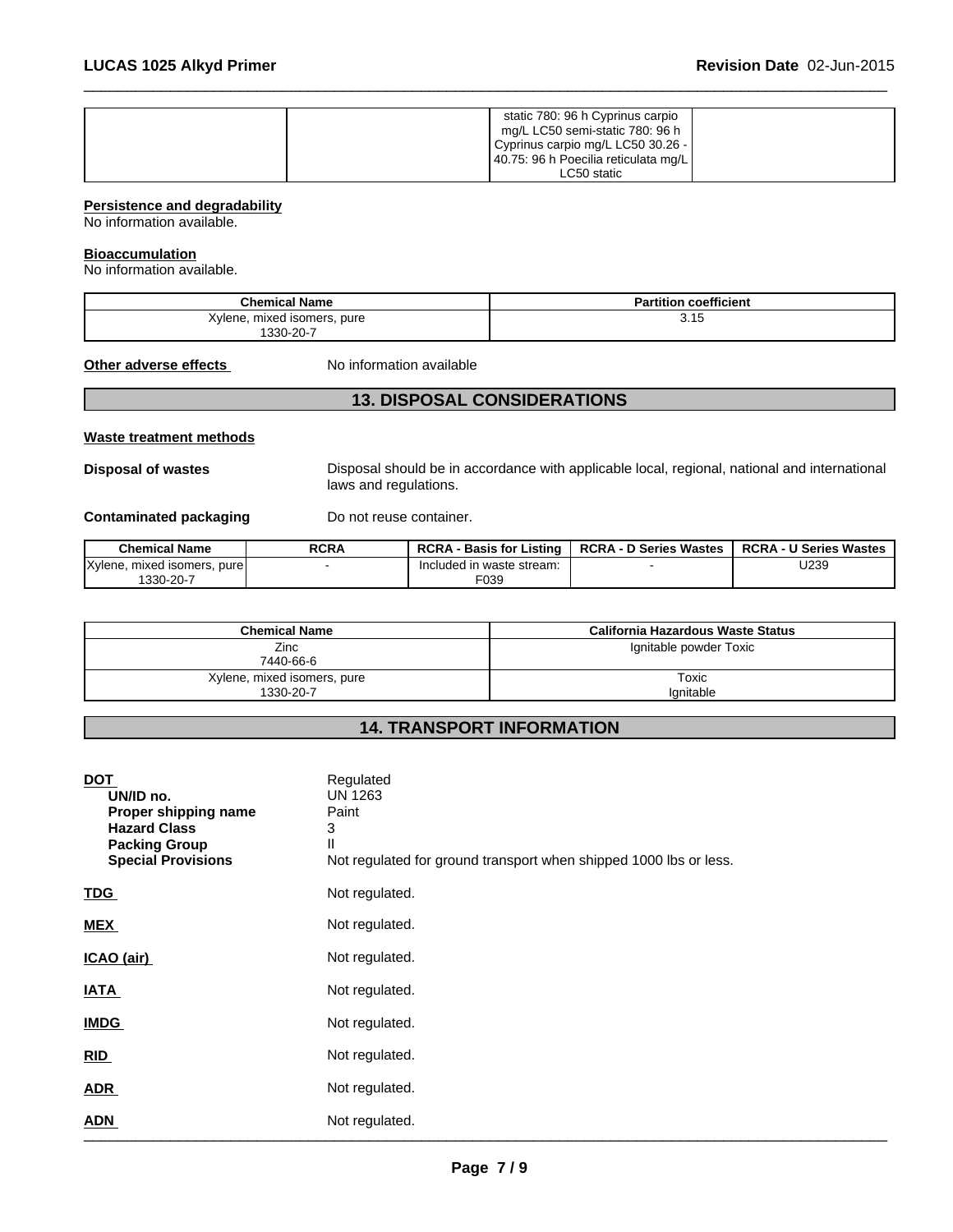### **15. REGULATORY INFORMATION**

 $\overline{\phantom{a}}$  ,  $\overline{\phantom{a}}$  ,  $\overline{\phantom{a}}$  ,  $\overline{\phantom{a}}$  ,  $\overline{\phantom{a}}$  ,  $\overline{\phantom{a}}$  ,  $\overline{\phantom{a}}$  ,  $\overline{\phantom{a}}$  ,  $\overline{\phantom{a}}$  ,  $\overline{\phantom{a}}$  ,  $\overline{\phantom{a}}$  ,  $\overline{\phantom{a}}$  ,  $\overline{\phantom{a}}$  ,  $\overline{\phantom{a}}$  ,  $\overline{\phantom{a}}$  ,  $\overline{\phantom{a}}$ 

### **International Inventories**

### **Legend:**

**TSCA** - United States Toxic Substances Control Act Section 8(b) Inventory

**DSL/NDSL** - Canadian Domestic Substances List/Non-Domestic Substances List

**EINECS/ELINCS** - European Inventory of Existing Chemical Substances/European List of Notified Chemical Substances

**ENCS** - Japan Existing and New Chemical Substances

**IECSC** - China Inventory of Existing Chemical Substances

**KECL** - Korean Existing and Evaluated Chemical Substances

**PICCS** - Philippines Inventory of Chemicals and Chemical Substances

**AICS** - Australian Inventory of Chemical Substances

### **US Federal Regulations**

### **SARA 313**

Section 313 of Title III of the Superfund Amendments and Reauthorization Act of 1986 (SARA). This product does not contain any chemicals which are subject to the reporting requirements of the Act and Title 40 of the Code of Federal Regulations, Part 372

| <b>Chemical Name</b>                    | <b>SARA 313 - Threshold Values %</b> |  |
|-----------------------------------------|--------------------------------------|--|
| Zinc - 7440-66-6                        | 1.0                                  |  |
| Xylene, mixed isomers, pure - 1330-20-7 | 1.0                                  |  |
| SARA 311/312 Hazard Categories          |                                      |  |
| Acute health hazard                     | No                                   |  |
| <b>Chronic Health Hazard</b>            | No                                   |  |
| <b>Fire hazard</b>                      | Yes                                  |  |
| Sudden release of pressure hazard       | No                                   |  |
| <b>Reactive Hazard</b>                  | Yes                                  |  |

### **CWA (Clean Water Act)**

This product contains the following substances which are regulated pollutants pursuant to the Clean Water Act (40 CFR 122.21 and 40 CFR 122.42)

| <b>Chemical Name</b>        | <b>CWA - Reportable</b><br>Quantities | <b>CWA - Toxic Pollutants</b> | <b>CWA - Priority Pollutants</b> | <b>CWA - Hazardous</b><br><b>Substances</b> |
|-----------------------------|---------------------------------------|-------------------------------|----------------------------------|---------------------------------------------|
| Zinc<br>7440-66-6           |                                       |                               |                                  |                                             |
| Xylene, mixed isomers, pure | 100 lb                                |                               |                                  |                                             |
| 1330-20-7                   |                                       |                               |                                  |                                             |

### **CERCLA**

This material, as supplied, contains one or more substances regulated as a hazardous substance under the Comprehensive Environmental Response Compensation and Liability Act (CERCLA) (40 CFR 302)

| <b>Chemical Name</b>        | <b>Hazardous Substances RQs</b> | <b>CERCLA/SARA RQ</b> | <b>Reportable Quantity (RQ)</b> |
|-----------------------------|---------------------------------|-----------------------|---------------------------------|
| Zinc                        | 1000 lb                         |                       | RQ 454 kg final RQ              |
| 7440-66-6                   |                                 |                       | RQ 1000 lb final RQ             |
| Xylene, mixed isomers, pure | 100 lb                          |                       | RQ 100 lb final RQ              |
| 1330-20-7                   |                                 |                       | RQ 45.4 kg final RQ             |

### **US State Regulations**

### **California Proposition 65**

This product contains the following Proposition 65 chemicals

| 'hom<br>∣ Name<br>– ∪⊓emicar ∶ | <br>Calif<br>osition 65<br>.<br>ornia<br>тов |
|--------------------------------|----------------------------------------------|
| Silica<br>14808-60-7<br>quartz | :arcinoaer                                   |

### **U.S. State Right-to-Know Regulations**

| <b>Chemical Name</b>        | New Jersey | <b>Massachusetts</b> | Pennsylvania |
|-----------------------------|------------|----------------------|--------------|
| VM & P Naphtha<br>8032-32-4 |            |                      |              |
| Zinc<br>7440-66-6           | ,,         |                      |              |